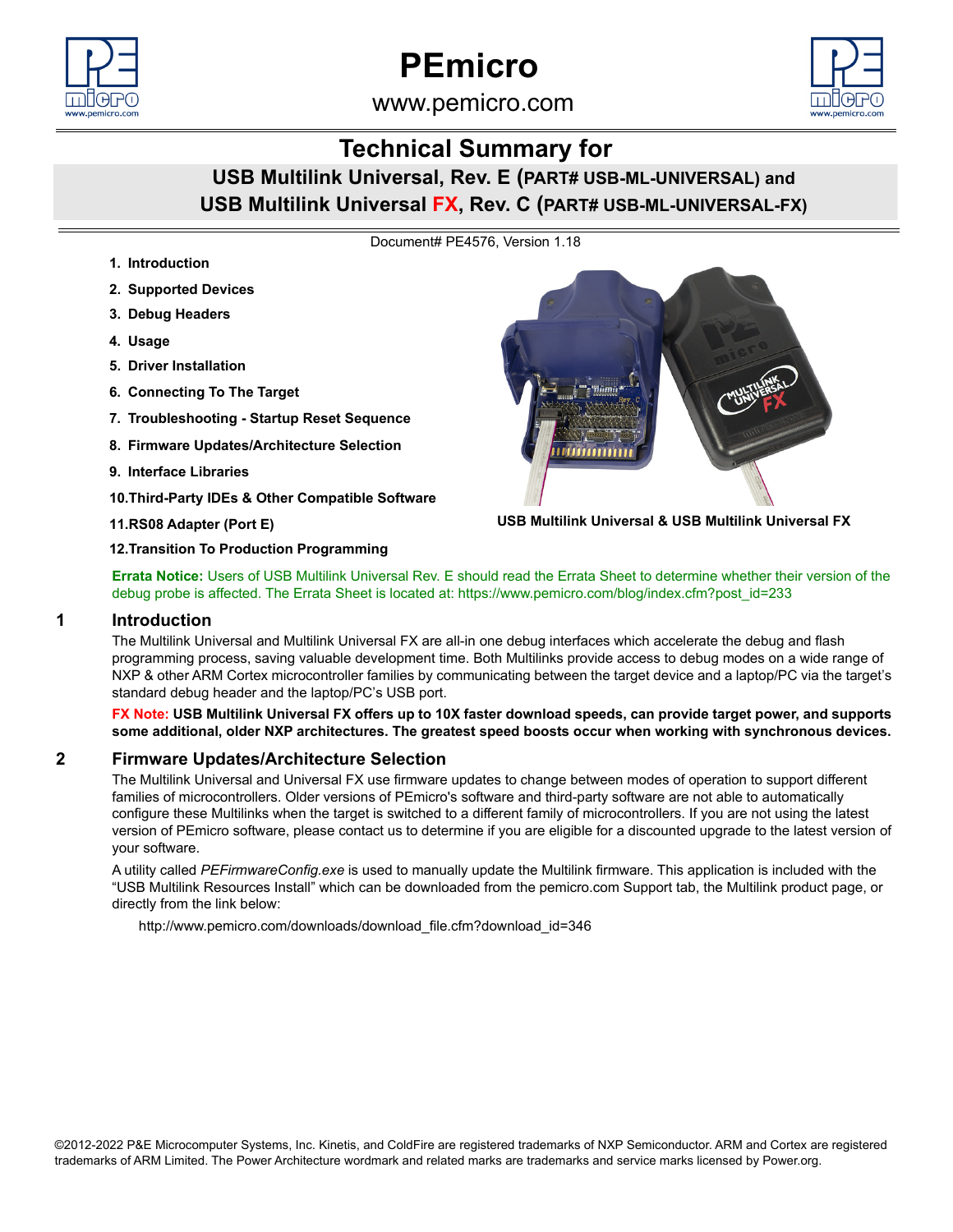# **3 Supported Devices**

Both the Multilink Universal and Multilink Universal FX support the following 8-/16-/32-bit NXP device families:

| $\cdot$ Kinetis®<br>$\cdot$ I PC.<br>$\cdot$ i MX<br>$\cdot$ S32 (ARM)<br>· Automotive | · Vybrid<br>$\cdot$ MPC55xx-57xx<br>. ColdFire® V1/ColdFire+ V1<br>$\cdot$ S32 (Power)<br>⋅ ColdFire V2-4 | $\cdot$ RS08 <sup>1</sup><br>$·$ HC(S)12(X)<br>$\cdot$ S <sub>127</sub><br>· DSC<br>· MPC5xx/8xx (FX only) |
|----------------------------------------------------------------------------------------|-----------------------------------------------------------------------------------------------------------|------------------------------------------------------------------------------------------------------------|
| $\cdot$ Sensors                                                                        | $·$ HCS08                                                                                                 | $\cdot$ HC16/683xx (FX only)                                                                               |
|                                                                                        |                                                                                                           |                                                                                                            |

1 RS08 users, please refer to Section 11 - RS08 Adapter (Port E).

**Note:** Both Multilink & Multilink FX models also support STMicroelectronics' SPC5 devices.

#### **ARM Cortex-M Devices**

In addition, the Multilink Universal and Multilink Universal FX support ARM Cortex-M devices from these manufacturers:

| · NXP (see above)       | $\cdot$ ON Semiconductor  |
|-------------------------|---------------------------|
| ⋅ AutoChips             | $\cdot$ Redpine Signals   |
| · Cypress Semiconductor | • Renesas                 |
| ⋅ GigaDevice            | ⋅ Silergy Teridian        |
| $\cdot$ Infineon        | ⋅ Silicon Labs            |
| · Maxim Integrated      | · STMicroelectronics      |
| • Microchip             | $\cdot$ Texas Instruments |
| • MindMotion            | ∙ Toshiba                 |
| · Nordic Semiconductor  | ⋅ WIZnet                  |
| • Nuvoton               | · ZHIXIN                  |
| $\cdot$ OnBright        |                           |
|                         |                           |

For a complete listing of supported ARM Cortex-M devices or to request support for a device, visit PEmicro at: <http://www.pemicro.com/arm>

#### **4 Debug Headers**

Each of the supported families of NXP & other ARM Cortex microcontrollers are represented by headers located inside the unit. The headers for Ports A-D & Port H (Multilink FX only) are dual-row with a .100" pitch, and the headers for Ports F-G are dualrow with a .050" pitch. The pin-outs for these connections and the families that they support are shown below.

| Please note:                                      | <b>PORT A - JTAG/ONCE</b>                                                                                          | <b>PORT B - STANDARD ARM</b>                          |
|---------------------------------------------------|--------------------------------------------------------------------------------------------------------------------|-------------------------------------------------------|
| Overlined text indicates an active low<br>signal. | MPC55xx-57xx, DSC, S32 (Power),<br>STMicroelectronics' SPC5                                                        | Kinetis, LPC, S32K/V,<br>and other ARM Cortex devices |
|                                                   | $Pin 1: TDI \cdot Pin 2: GND$                                                                                      | Pin 1: TVCC $\cdot$ $\cdot$<br><b>Pin 2: NC</b>       |
|                                                   | Pin 3: TDO <sup>+</sup><br><b>Pin 4: GND</b>                                                                       | Pin 3: TRST<br>Pin 4: GND                             |
|                                                   | <b>Pin 5: TCK +</b><br>* Pin 6: GND                                                                                | Pin 5: TDI $\vdash$<br>Pin 6: GND                     |
|                                                   | $\cdot$ Pin 8: NC/KEY <sup>2</sup><br><b>Pin 7: NC</b>                                                             | Pin 7: TMS/SWD DIO<br>Pin 8: GND                      |
|                                                   | Pin 9: RESET '<br>$\cdot$ Pin 10: TMS                                                                              | Pin 9: TCK/SWD CLK *<br><b>Pin 10: GND</b>            |
|                                                   | Pin 11: TVCC ·<br>* Pin 12: GND                                                                                    | <b>Pin 11: NC +</b><br><b>Pin 12: GND</b>             |
|                                                   | Pin 13: RDY/NC <sup>2,3</sup> ·<br>Pin 14: JCOMP/TRST <sup>2</sup>                                                 | Pin 13: TDO *<br><b>Pin 14: GND</b>                   |
|                                                   |                                                                                                                    | Pin 15: RESET 1<br><b>Pin 16: GND</b>                 |
|                                                   | <sup>2</sup> Second signal listed is for DSC only.                                                                 | <b>Pin 17: NC +</b><br><b>Pin 18: GND</b>             |
|                                                   | <sup>3</sup> Pin 13 Signal "NC" is for DSC only: Pin 13 is reserved for use within<br>the Multilink, for DSC only. | <b>Pin 20: GND</b><br>Pin 19: NC +                    |

#### **Multilink Universal and Multilink Universal FX Pinouts - Ports A-H**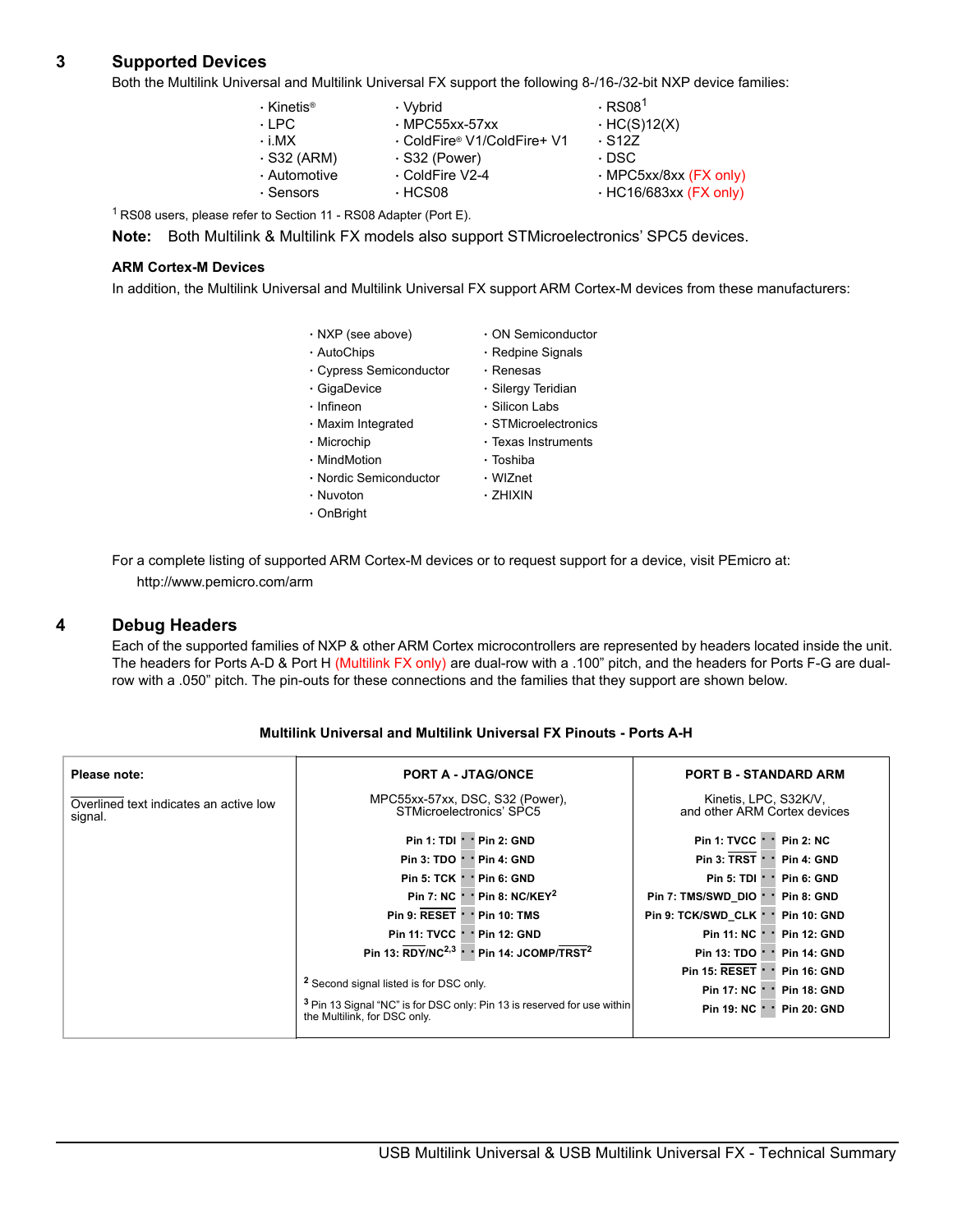| <b>PORT D - COLDFIRE BDM</b>                                                                                                                                                                                                                                                                                                                                                                                                                                                                                                                                                                                                                                                                                                                                                                       | <b>PORT E</b>                                                                                                                                                                                                                                                                                                                                                                                                                                                                                                |
|----------------------------------------------------------------------------------------------------------------------------------------------------------------------------------------------------------------------------------------------------------------------------------------------------------------------------------------------------------------------------------------------------------------------------------------------------------------------------------------------------------------------------------------------------------------------------------------------------------------------------------------------------------------------------------------------------------------------------------------------------------------------------------------------------|--------------------------------------------------------------------------------------------------------------------------------------------------------------------------------------------------------------------------------------------------------------------------------------------------------------------------------------------------------------------------------------------------------------------------------------------------------------------------------------------------------------|
| ColdFire V2-4                                                                                                                                                                                                                                                                                                                                                                                                                                                                                                                                                                                                                                                                                                                                                                                      | Used to connect RS08 adapter on<br>Multilink Universal Rev. E                                                                                                                                                                                                                                                                                                                                                                                                                                                |
| Pin 1: NC · · Pin 2: BKPT<br>Pin 3: GND ' ' Pin 4: DSCLK<br>Pin 5: GND * * Pin 6: TCK<br>Pin 7: RESET     Pin 8: DSI<br>Pin 9: TVCC + + Pin 10: DSO<br>Pin 11: GND       Pin 12: PST3/PSTDDATA7<br>Pin 13: PST2/PSTDDATA6 '<br>* Pin 14: PST1/PSTDDATA5<br>Pin 15: PST0/PSTDDATA4     Pin 16: DDATA3/PSTDDATA3<br>Pin 17: DDATA2/PSTDDATA2   ' Pin 18: DDATA1/PSTDDATA1<br>Pin 19: DDATA0/PSTDDATA0 · · Pin 20: GND<br>Pin 21: NC +<br>* Pin 22: NC<br>Pin 23: GND Pin 24: PSTCLK <sup>6</sup><br>Pin 25: TVCC · · Pin 26: TA<br>$6$ Pin 24 of the ribbon cable is deliberately disconnected to reduce<br>noise. If connecting to a ColdFire V2-4 processor which requires syn-<br>chronous communication, such as the MCF5272 or MCF5206(E), a<br>CABLE-CF-ADAPTER (sold separately) is required. | Pin 1                                                                                                                                                                                                                                                                                                                                                                                                                                                                                                        |
| PORT G - MINI 10                                                                                                                                                                                                                                                                                                                                                                                                                                                                                                                                                                                                                                                                                                                                                                                   | PORT H - BDM                                                                                                                                                                                                                                                                                                                                                                                                                                                                                                 |
| Kinetis, LPC, S32K/V,<br>and other ARM Cortex devices                                                                                                                                                                                                                                                                                                                                                                                                                                                                                                                                                                                                                                                                                                                                              | HC16/683xx (Multilink FX Only)                                                                                                                                                                                                                                                                                                                                                                                                                                                                               |
| Pin 1: TVCC · · Pin 2: TMS/SWD_DIO<br>Pin 3: GND ' ' Pin 4: TCK/SWD_CLK<br>Pin 5: GND ' ' Pin 6: TDO<br>Pin 7: NC Pin 8: TDI<br>Pin 9: $NC^8$ · · Pin 10: RESET<br>$8$ Pin 9 is reserved for internal use within the Multilink interface.                                                                                                                                                                                                                                                                                                                                                                                                                                                                                                                                                          | Pin 1: $DS \cdot P$ in 2: BERR<br>Pin 3: GND $\cdot$ $\cdot$<br><b>Pin 4: BKPT/DSCLK</b><br>Pin 5: GND $\cdot$<br>Pin 6: FREEZE<br>Pin 7: RESET ' ' Pin 8: IPIPE1/DSI<br>Pin 9: Vdd · · Pin 10: IPIPE0/DSO<br>MPC5xx/8xx (Multilink FX Only)<br>Pin 1: VFLS0 <sup>9</sup> · · Pin 2: SRESET<br>Pin 3: GND · ·<br>Pin 4: DSCK<br>Pin 5: GND $\cdot$ $\cdot$ Pin 6: VFLS1 <sup>9</sup><br>Pin 7: HRESET ' ' Pin 8: DSDI<br>Pin 9: TVCC ' ' Pin 10: DSDO<br>$9$ The pin is reserved for internal use within the |
| $^4$ RS08 users, please refer to Section 11 - RS08                                                                                                                                                                                                                                                                                                                                                                                                                                                                                                                                                                                                                                                                                                                                                 |                                                                                                                                                                                                                                                                                                                                                                                                                                                                                                              |

The user can take advantage of debug modes to halt normal processor execution and use a computer to control the processor. The user can then directly control the target's execution, read/write registers and memory values, debug code on the processor, and program internal or external FLASH memory devices.

**FX Note: The USB Multilink Universal FX is capable of providing power (5V or 3.3V) directly to the target processor via the TVCC pin. This removes the need for an external power supply for systems requiring 200mA of current or less. The TVCC pin should be connected even in cases when the target is self-powered.**

#### **5 Usage**

The user connects a ribbon cable between the target's debug header and one of the multiple ports on the Multilink. The layout of the ports and which device type each supports is shown in the figure below. Do not attempt to use multiple ports at once, as this may damage both the target processors as well as the Multilink.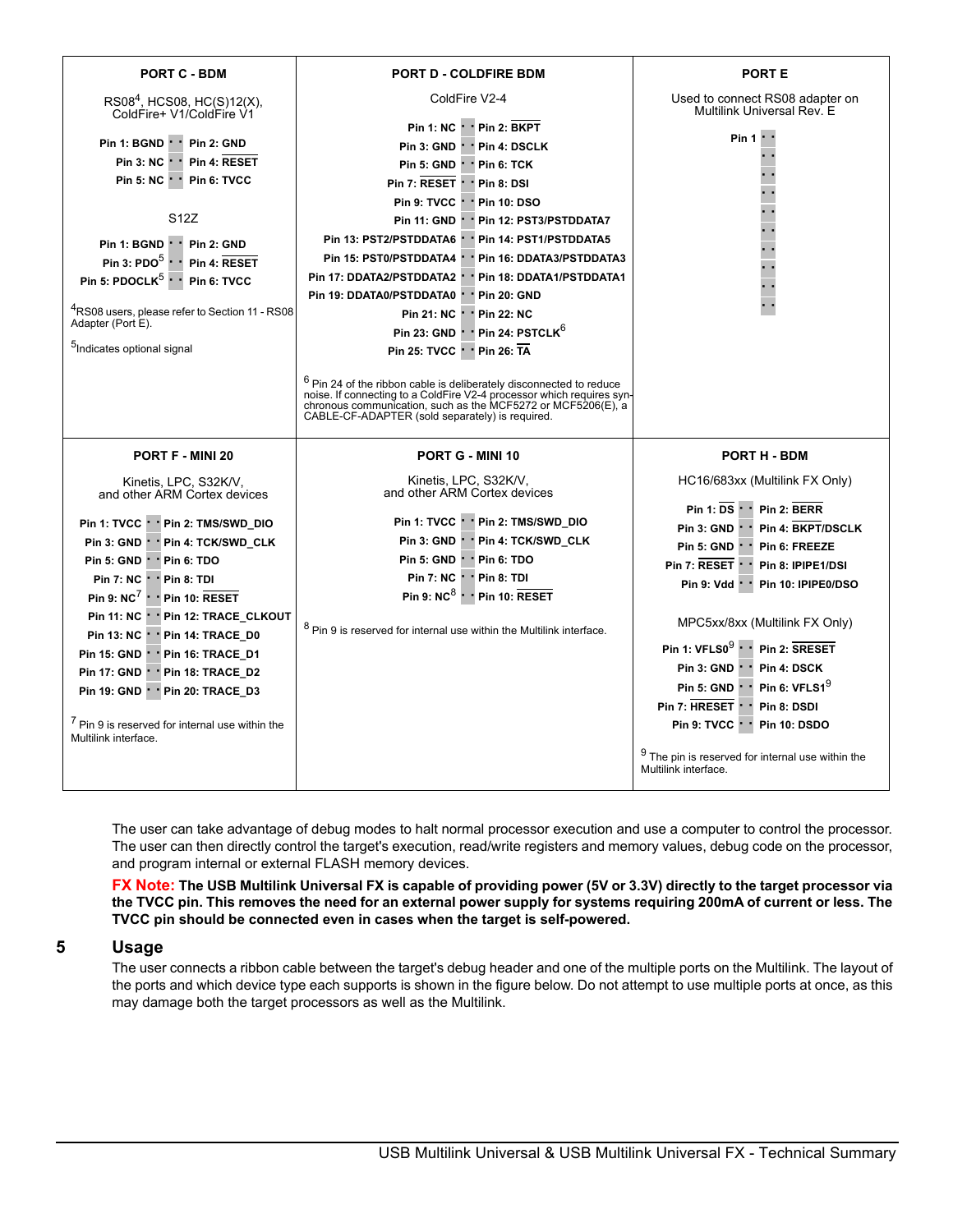

**Universal/Universal FX Header Layout (Pin 1 Highlighted)**

 $10$  When working with RS08 devices, the Multilink Universal Rev. E requires an RS08 adapter on Port E, available at [pemicro.com/RS08. Multilink Universal FX and earlier revisions of Multilink Universal use Port C.](http://www.pemicro.com/RS08)

The USB Multilink Universal and Universal FX interfaces will work with targets whose processor power supply is in the range of 1.8V to 5V. Both Multilink models have a female type B USB connector. Use a Type A to Type B male-to-male USB cable to connect the interface to the PC.

There are two LEDs on the Multilink interface. The blue LED indicates that the interface is powered and running. The yellow LED indicates that target power has been detected.

**Note:** To avoid improper connections, the red stripe of the ribbon cable should always be oriented towards Pin 1, both on the Multilink port and the target processor header. In the Header Layout figure above, Pin 1 for each header is indicated by a white square .

The USB Multilink Universal and Universal FX are USB devices. If a USB Hub is used, it must be a self-powered hub (i.e. with its own power supply). By default, the USB protocol used is USB 2.0.

#### **Providing Power To Target**

When using the the Multilink Universal FX, if the user wishes to provide power to the target the JP10 Jumper (FX only) is used to enable this option and select the voltage. A shunt at position 1-2 enables 5V, while a shunt at position 2-3 enables 3.3V.

#### **6 Driver Installation**

Before connecting the Multilink to the PC, the appropriate drivers need to be installed on the PC. The Multilink drivers are supported on Windows XP, 2000, 2003, Vista, 7, 8, 10, and 11. These drivers are automatically installed with many development environments or any of PEmicro's recent software development packages. If you have installed a recent version of these then the instructions for manual installation that follow are not necessary. However, Windows 7 users who are installing software distributed before December 28, 2009 will need to obtain the latest version of the drivers and install them manually. A copy of the driver installation program may be downloaded from the "Downloads" section of PEmicro's "Support Center" located at http:/ /www.pemicro.com. If you are using third-party software, make sure you have a version which supports your specific interface (Universal/FX). Once you have obtained the latest version of the driver installation program, please use the instructions below to manually install the drivers.

When the cable is plugged in, the operating system should indicate that it has found a driver for the attached interface. Follow the instructions in the "Found New Hardware Wizard" dialog for having Windows automatically install the driver.

If you connected the Multilink interface prior to installing the drivers, Windows will not have been able to find the appropriate driver and may have disabled the device. If you unplug the device and then plug it in again, Windows will automatically disable it even if you have installed the drivers. To force Windows to attempt to load the driver again, perform the following steps while the Multilink interface is plugged into the computer:

- **1.** Open the Control Panel: Start Button [ ->Settings ] ->Control Panel. (You will not need to select "Settings" on Vista and Windows 7).
- **2.** Double Click the "System" Icon. (Windows 7: "System and Security")
- **3.** Select the "Hardware" Tab. (Windows 7: "Hardware and Sound", Windows Vista: skip this step)
- **4.** Click the "Device Manager" Button. (Windows 7: "Devices and Printers -> Device Manager")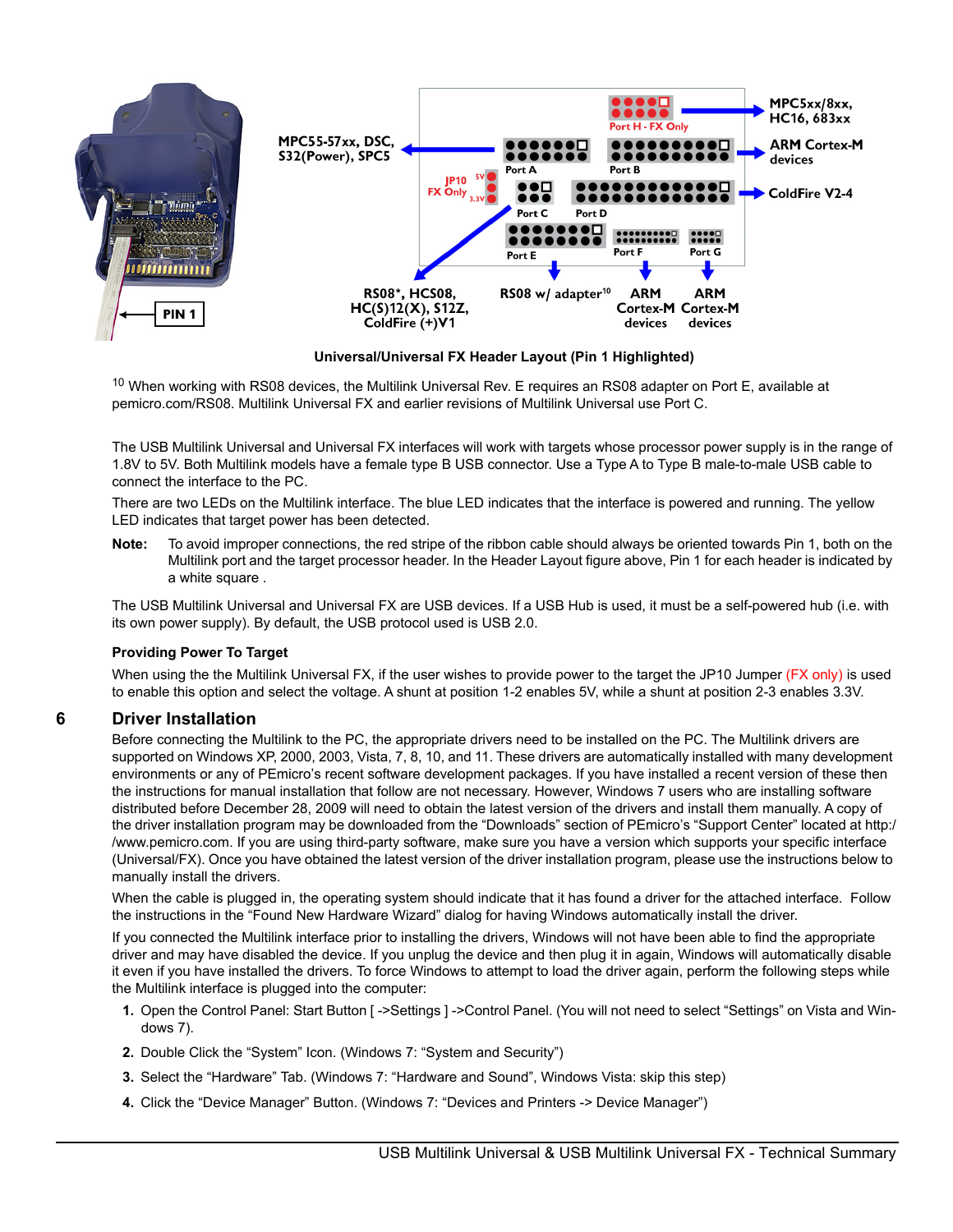- **5.** The "USB Multilink 2.0" device will be shown with an exclamation point next to it. Double-click this device.
- **6.** Click the "Reinstall Driver…" button and follow the dialog instructions to have Windows automatically install the driver. (Windows 7: First click the "Driver" tab, then select "Update Driver...")
- **7.** If the hardware still has a yellow exclamation mark next to it, right click on it and select uninstall. The USB Multilink should disappear from the list. Unplug the USB Multilink and then plug it into the PC again. A new Hardware Found dialog will pop up; follow the dialog instructions and have Windows automatically install the driver.

# **7 Connecting To The Target**

The following is the proper connection sequence to connect the PC to the target system via the Multilink interface:

- **1.** Make sure the target power is OFF and the USB Multilink Universal or Universal FX is not connected to either the target or the PC
- **2.** Open the Multilink and connect a ribbon cable from the correct Multilink port to the target. Make sure that the ribbon cable is plugged into the target with the proper orientation. PIN 1 is indicated by a 1 next to the port.
- **3.** Connect the Multilink to the PC via a USB cable. The Blue LED on the Multilink should illuminate.
- **4.** Turn the target power on. The Yellow LED on the Multilink should illuminate.

Before disconnecting the setup, turn the target power off.

# **8 Troubleshooting - Startup Reset Sequence**

Note that if the Multilink does not enter debug mode, the program issues the error message "Cannot enter background mode." If you receive this message you should check your hardware with a scope, logic analyzer or logic probe. First check for power on, then check to make sure the processor oscillator is running. Finally, look for the startup sequence for your microprocessor that is listed below.

#### **Port A – JTAG/ONCE – MPC55xx-57xx & STMicroelectronics SPC5, DSC, S32 (Power)**

- a. RESET (Pin-9) is driven low (to processor).
- b. Activity appears on TCK (Pin-5), TDI (Pin-1) and TDO (Pin-3). (PC software instructs the processor to enable debug mode).
- c. RESET (Pin-9) is released by the interface and will go high.
- d. Activity appears on TCK (Pin-5), TDI (Pin-1) and TDO (Pin-3). (Debug activity).

#### **Ports B, F, G – ARM \*JTAG\* - Kinetis, LPC, S32 (ARM) & other ARM Cortex devices**

- a. RESET is driven low (to processor).
- b. Activity appears on TCK, TDI and TDO (PC software instructs the processor to enable debug mode).
- c. RESET is released by the interface and will go high.
- d. Activity appears on TCK , TDI and TDO (Debug activity).

#### **Ports B, F, G – ARM \*SWD\* - Kinetis, LPC, S32 (ARM) & other ARM Cortex devices**

- a. RESET is driven low (to processor).
- b. Activity appears on SWD\_CLK and SWD\_DIO (PC software instructs the processor to enable debug mode).
- c. RESET is released by the interface and will go high.
- d. Activity appears on SWD\_CLK and SWD\_DIO (Debug activity).

#### **Port C – BDM**

#### **HCS08, S12Z, ColdFire V1, RS08**

a. Debug activity is seen on BKGD (Pin-1).

#### **HC(S)12(X)**

- a. BKGD (Pin-1) and RESET (Pin-4) are pulled low by the interface.
- b. After 5 milliseconds, RESET (Pin-4) is released and goes high.
- c. After 10 milliseconds, BKGD (Pin-1) is released and goes high.
- d. After 20 more milliseconds, debug activity is seen on BKGD (Pin-1).

#### **Port D – Coldfire V2/V3/V4**

- a. BKPT (Pin-2), DSI (Pin-8), and DSCLK (Pin-4) signals are driven low.
- b. RESET (Pin-7) is driven low for 20+ milliseconds and released.
- c. After RESET is released and if the processor has correctly entered background mode, the PST0 (Pin-15), PST1 (Pin-14), PST2 (Pin-13) and PST3 (Pin-12) lines should all be driven high by the processor.
- d. Activity (changing signals) is seen on the DSI, DSO, and DSCLK signals. The activity on the DSCLK and DSI lines is generated by the PC and the activity on the DSO line is generated by the processor.

#### **Port E – RS08 Adapter**

a. Debug activity is seen on BKGD (Pin-1).